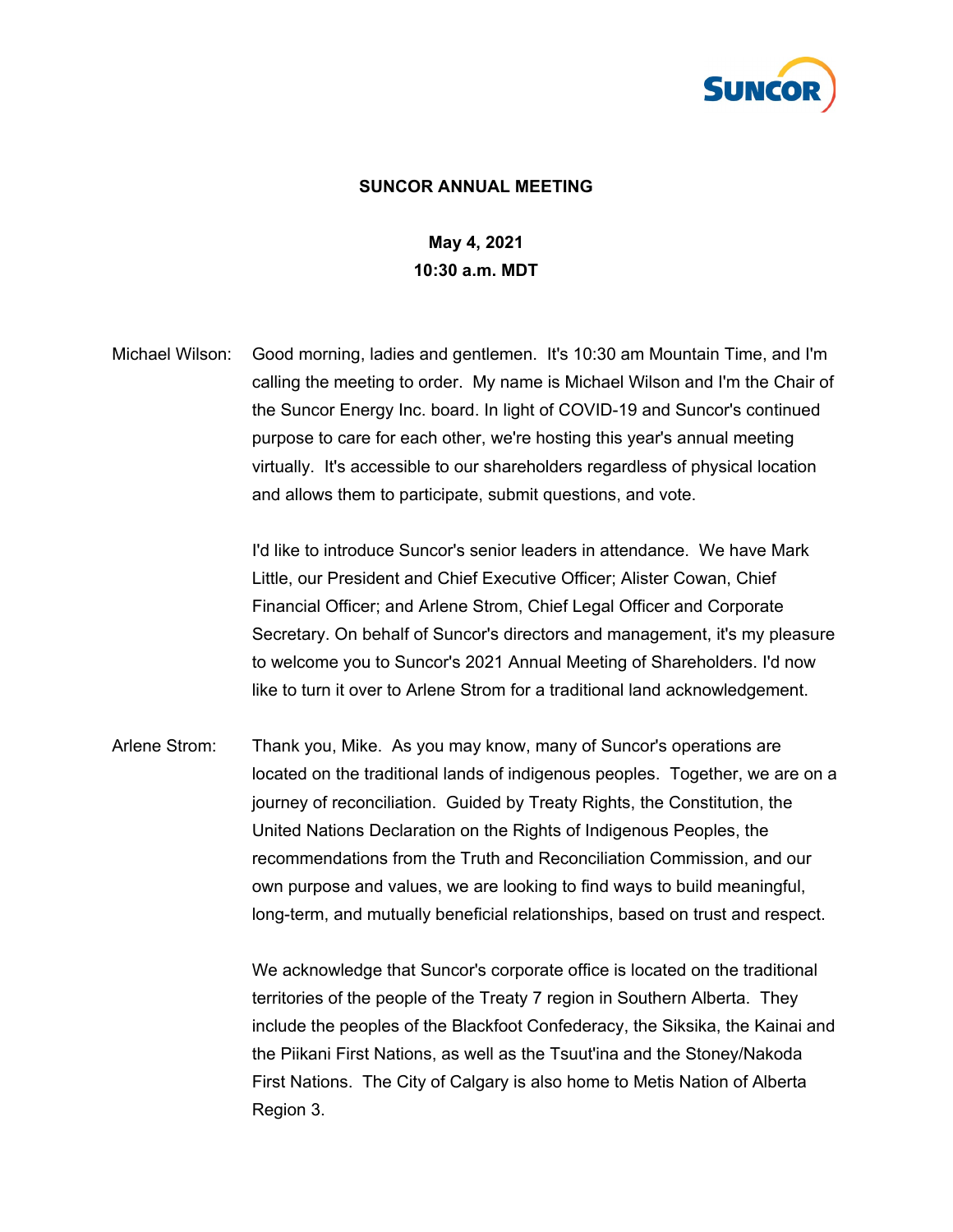

We believe observing and acknowledging the territory of Indigenous Peoples in meetings like our annual meeting is a small but important way to show respect for Indigenous peoples and reflect on the significance for Suncor's operations. We are all bound together through our connections with each other and the earth and its environment.

In Alberta, where Treaties 4, 6, 7, 8 and 10 cover the province, we are all treaty people. At Suncor, we seek to walk side by side with Indigenous peoples and to remember that we are united in seeking a better world for our children, our grandchildren, and the generations beyond.

Michael Wilson: Thank you, Arlene. Before we begin the formal business, I'd like to explain how the voting and questions will work for this meeting. This online meeting is accessible to registered shareholders, proxy holders, and guests. However, only registered shareholders and proxy voters can participate in the meeting, including asking questions. We'll conduct the voting via virtual poll.

> Every eligible shareholder has one vote per share that can be voted on each matter. The poll will be opened for all resolutions at the same time. This will allow you to choose to vote on each resolution immediately or wait until discussions conclude on each resolution prior to casting your vote. There'll be an opportunity to ask questions on each resolution as we move through the agenda.

> Once the items of business have been presented, you'll have additional time to enter your votes before the voting is declared closed for all resolutions. If you have any general questions, you may submit them online and they'll be addressed at the question-and-answer period at the end of the meeting.

There are several matters on our agenda this morning. To move things efficiently and to limit the number of people participating in person here, in accordance with health official guidance, two of our shareholders have agreed to make and second all formal motions.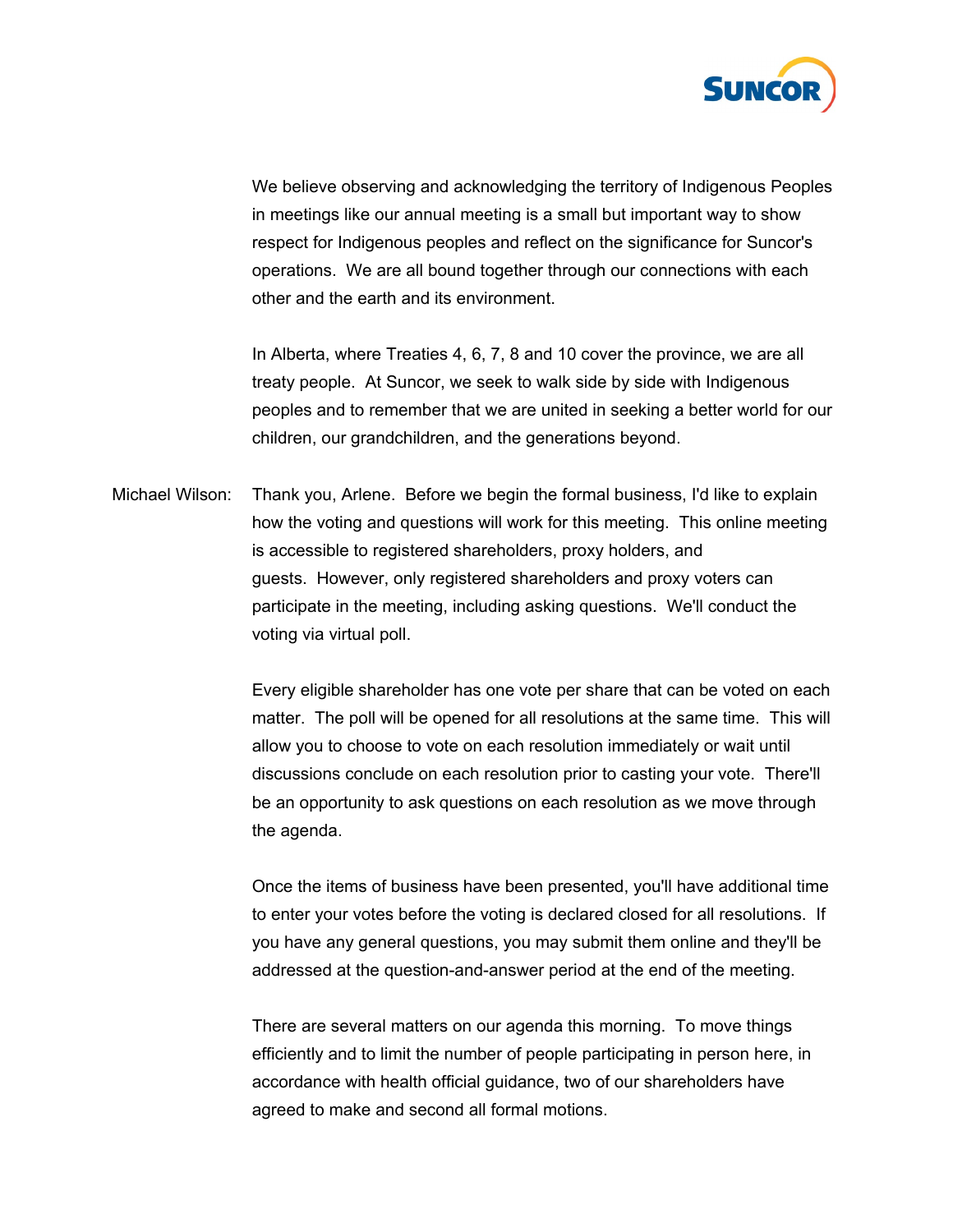

We'll now proceed with the business of the annual meeting, starting with the appointment of scrutineers. Computershare Trust Company of Canada is the transfer agent and registrar of the company, and is represented today by Chris Parsons. If there's no objection, I will appoint him to act as scrutineer for this meeting, to report on the numbers and percentage of shares represented at this meeting, and to record and report on the votes cast on any poll that may be taken.

You've all received the notice calling the meeting to order. I'll now ask Arlene Strom to report on the mailing of the notice.

- Arlene Strom: The notice calling this meeting was mailed on March 19, 2021 to all shareholders of record as of the close of business on March 8, 2021, and has been provided to each director and to the auditors of the company.
- Michael Wilson: A copy of the notice and proof of mailing will be filed with the minutes of the meeting. I'm advised that the scrutineer's report has been completed and a quorum is present. Arlene, can you please read the scrutineer's report?
- Arlene Strom: I can confirm that 701 shareholders are represented by proxy, holding 1,046,137,209 shares or 68.83% of the outstanding shares.
- Michael Wilson: I declare the meeting regularly called and properly constituted for the transaction of business.

The 2020 Annual Report, which includes the financial statements for the year ended December 31, 2020 and the Auditor's Report has been tabled and is accessible in the Documents tab on today's meeting platform. The Annual Report was mailed to shareholders requesting the report. We'd be happy to answer any questions concerning the Annual Report during the question-andanswer session following the formal part of the meeting.

We'll now move to the matters to be voted upon. I now declare the polls are open on all resolutions.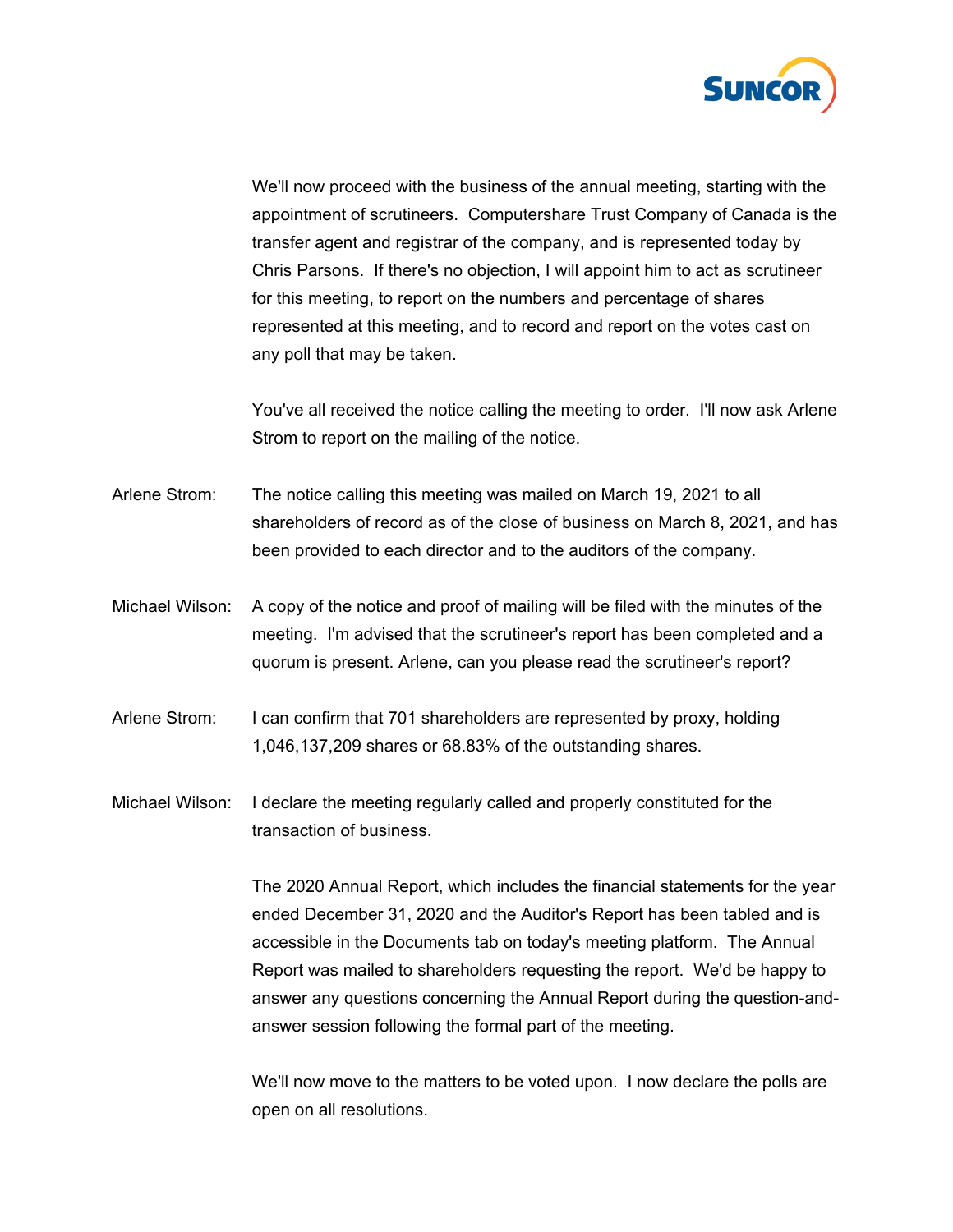

The first item of business to be voted upon is the election of directors. As you can see, we have one director, Mel Benson, who's retiring from the board after more than 20 years of service. We had an opportunity to recognize Mel's service at a recent meeting, but I'd like to take this moment to publicly acknowledge Mel for his incredible service to our board.

Mel was the first and longest-serving Indigenous member of any TSX-listed company. He's been a mentor, adviser, colleague and friend throughout our journey and helped strengthen our relationship with Indigenous peoples. On behalf of the board, congratulations and thank you, Mel, for your lasting contribution. You will be missed.

Suncor's bylaws state that the number of directors to be elected at any meeting of shareholders should be the number of directors then in office, or such other number as has been determined by the board. The board has determined 11 directors will be elected at this meeting. Of the 11 directors nominated, 10 are independent and one, Mark Little, is a member of management.

Their backgrounds and experience are described in Suncor's circular for this meeting. The circular is also accessible in the Documents tab on today's meeting platform.

May I have a motion to nominate for election to the board of directors those candidates named in Suncor's circular for this meeting?

Joel Thompson: Good morning. My name is Joel Thompson, and I'm a Suncor shareholder. I move to nominate the following candidates for election as directors: Patricia M. Bedient, John D. Gass, Russell Girling, Jean Paul Gladu, Dennis M. Houston, Mark S. Little, Brian P. MacDonald, Maureen McCaw, Lorraine Mitchelmore, Eira M. Thomas, Michael M. Wilson.

Michael Wilson: Thank you, Joel. Can we have a seconder to the motion?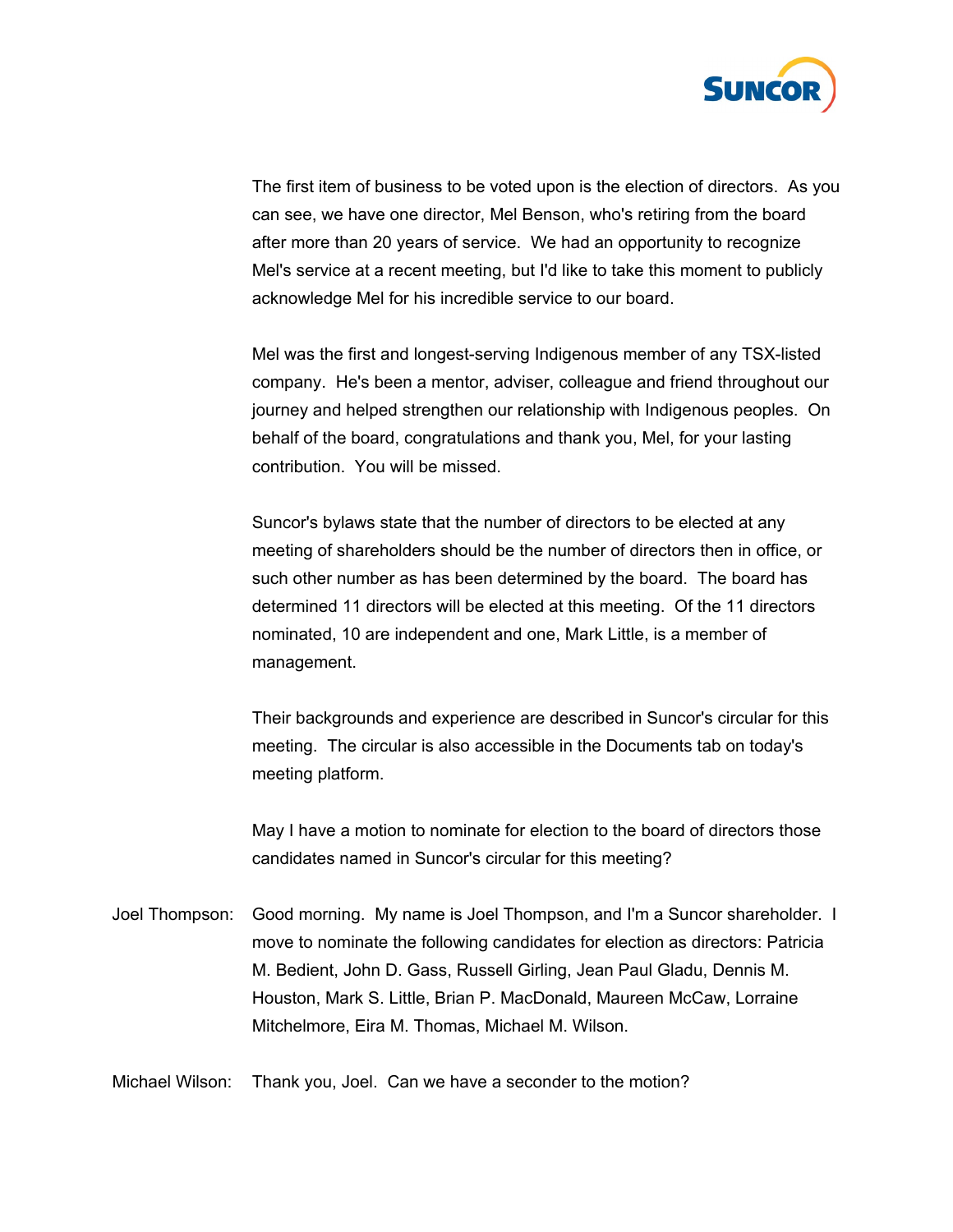

- Shawn Poirier: My name is Shawn Poirier and I'm a Suncor shareholder. I second the motion.
- Michael Wilson: Thank you, Shawn. I declare the nominations closed. Eleven directors are to be elected at this meeting and 11 persons have been nominated. I'll pause now to see if there are any questions. If there are no questions, Arlene, will you give additional instructions on the voting procedure?
- Arlene Strom: On this vote, all shares for which proxies in favor of management have been received will be voted in accordance with those instructions. The 11 nominees named in the management proxy circular are listed on your screen. To vote or withhold from voting for each director, please complete the ballot by clicking either For or Withhold in the appropriate spot beside the name of each nominee.
- Michael Wilson: Please cast your votes on the appointment of directors. Again, you may submit your vote on this item now or wait until the end of all motions before submitting them at the same time. We'll proceed to the next item on the agenda.

The next item of business is the appointment of auditors. Management has proposed that KPMG LLP be appointed as the company's auditors. These auditors are appointed by shareholders. I ask for a motion appointing KPMG LLP as auditors.

- Joel Thompson: My name is Joel Thompson. I move that KPMG LLP be appointed auditors of Suncor Energy Inc., to hold office until the next annual meeting of shareholders or until a successor is appointed.
- Michael Wilson: Thank you. Can we have a seconder to the motion?
- Shawn Poirier: My name is Shawn Poirier, and I second the motion.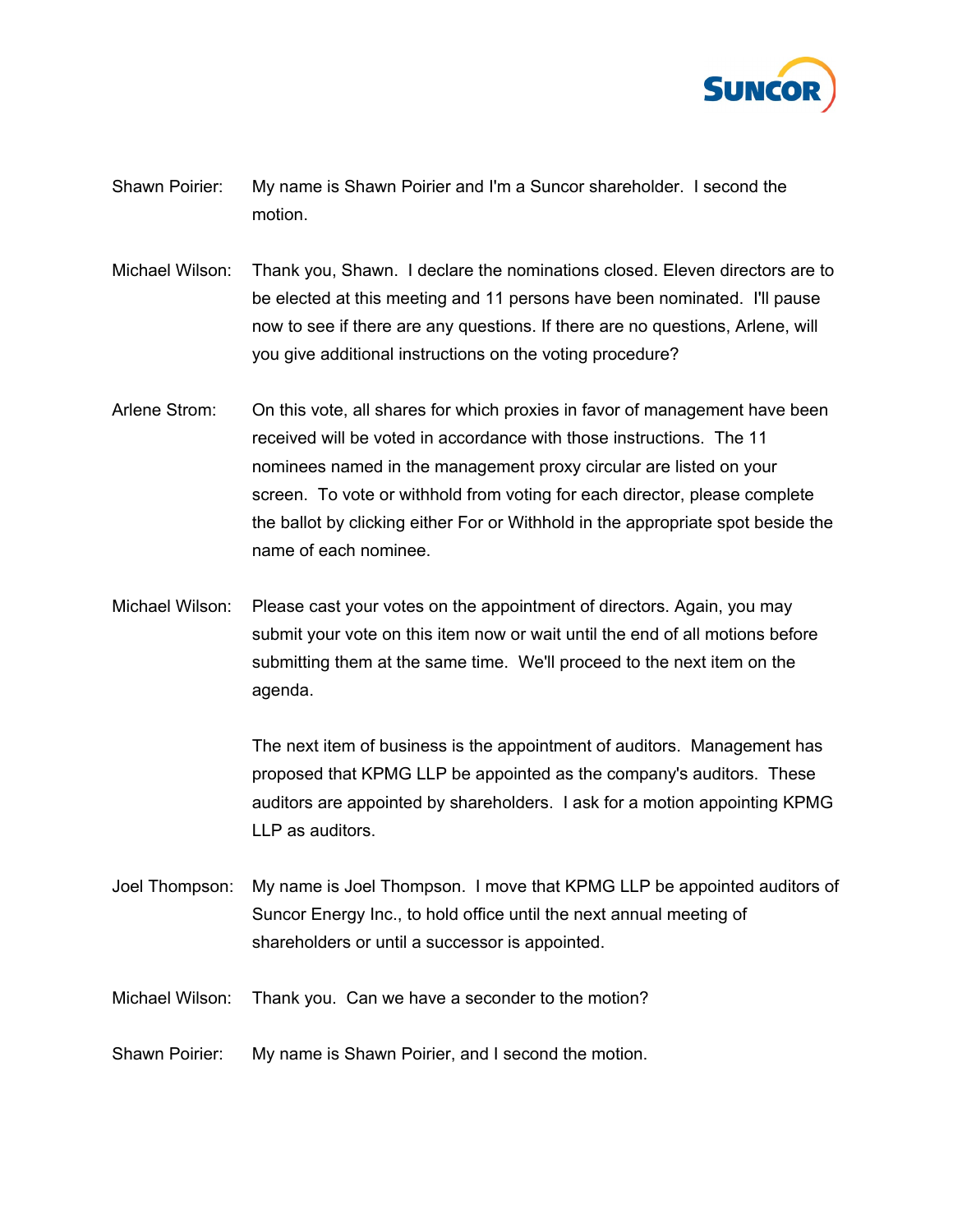

Michael Wilson: Thank you. Any questions? If there are no questions, please cast your votes on the appointment of auditors.

> We will now proceed to the next item on the agenda. The next item of business is the resolution to approve an amendment to Suncor Energy Inc.'s stock option plan, to increase the number of common shares reserved for issuance thereunder by 15 million common shares, as described in the management proxy circular.

> As noted in the circular, the purpose of the additional reservation is to ensure that a sufficient number of common shares remain reserved for issuance under the option plan to enable the company to continue its current practice of granting options to eligible plan participants as a component of Suncor's long-term incentive program.

May I now ask that a motion be made?

- Joel Thompson: My name is Joel Thompson. I move that the resolution respecting the increase in the number of common shares reserved for issuance pursuant to the Suncor Energy Inc. stock option plan by an additional 15 million common shares, as set forth on Page 15 of the management proxy circular of Suncor Energy Inc., be approved.
- Michael Wilson: Thank you. May we now have a seconder to the motion?
- Shawn Poirier: My name is Shawn Poirier, and I second the motion.
- Michael Wilson: Thank you. Any questions? We've received proxies representing a total of over 90% of the votes cast on this motion, which direct that they may be voted in favor of the resolution. If there are no further questions, please cast your votes on the increase in the number of common shares reserved for issuance pursuant to the Suncor Energy Inc. common stock option plan.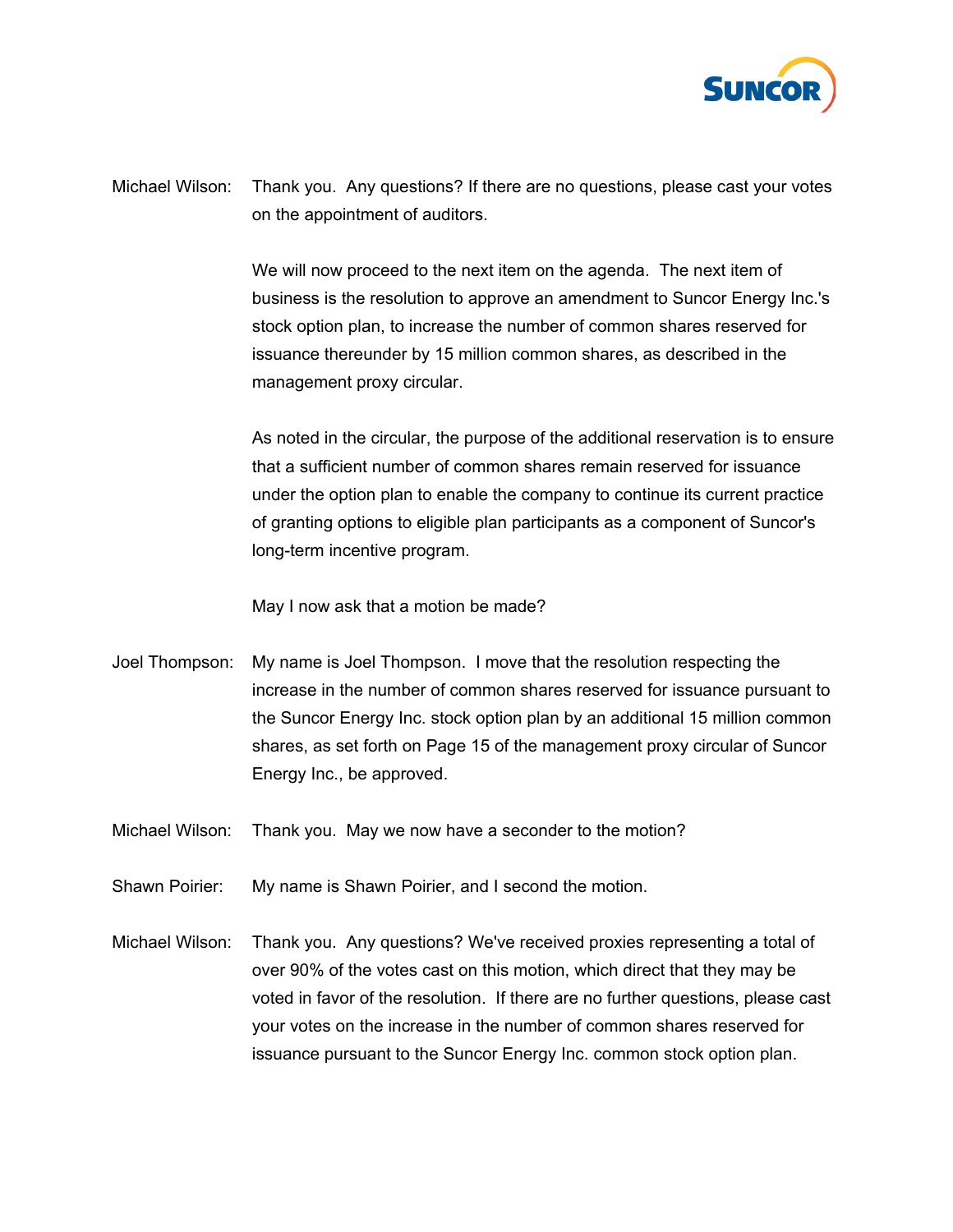

We will now proceed to the next item on the agenda. The next item of business is the advisory vote on our approach to executive compensation. These types of advisory votes are often called "stay on pay" resolutions. The results are considered non-binding but allow shareholders to ensure their views are made known to the board.

As noted in the circular, in considering the company's approach to compensation in the future, the board will take into account the results of the vote, together with any feedback it receives from shareholders in the course of the board's engagement activities.

The form of motion set out in the circular follows the recommended best practice of the Canadian Coalition for Good Governance. I now ask that the motion be made.

- Joel Thompson: My name is Joel Thompson, and I move on an advisory basis and not to diminish the role and responsibilities of the board of directors, that the shareholders accept the approach to executive compensation disclosed in the management proxy circular of Suncor Energy Inc. delivered in advance of its 2021 annual meeting of shareholders.
- Michael Wilson: Thank you, Joel. Can we have a seconder for the motion?
- Shawn Poirier: My name is Shawn Poirier, and I second the motion.
- Michael Wilson: Thank you, Shawn. You've heard the motion. Are there any questions or comments?

We've received proxies representing a total of over 93% of the votes cast on this motion, which direct that they be voted in favor of our approach to executive compensation. If there are no further question, please cast your votes on our approach to executive compensation.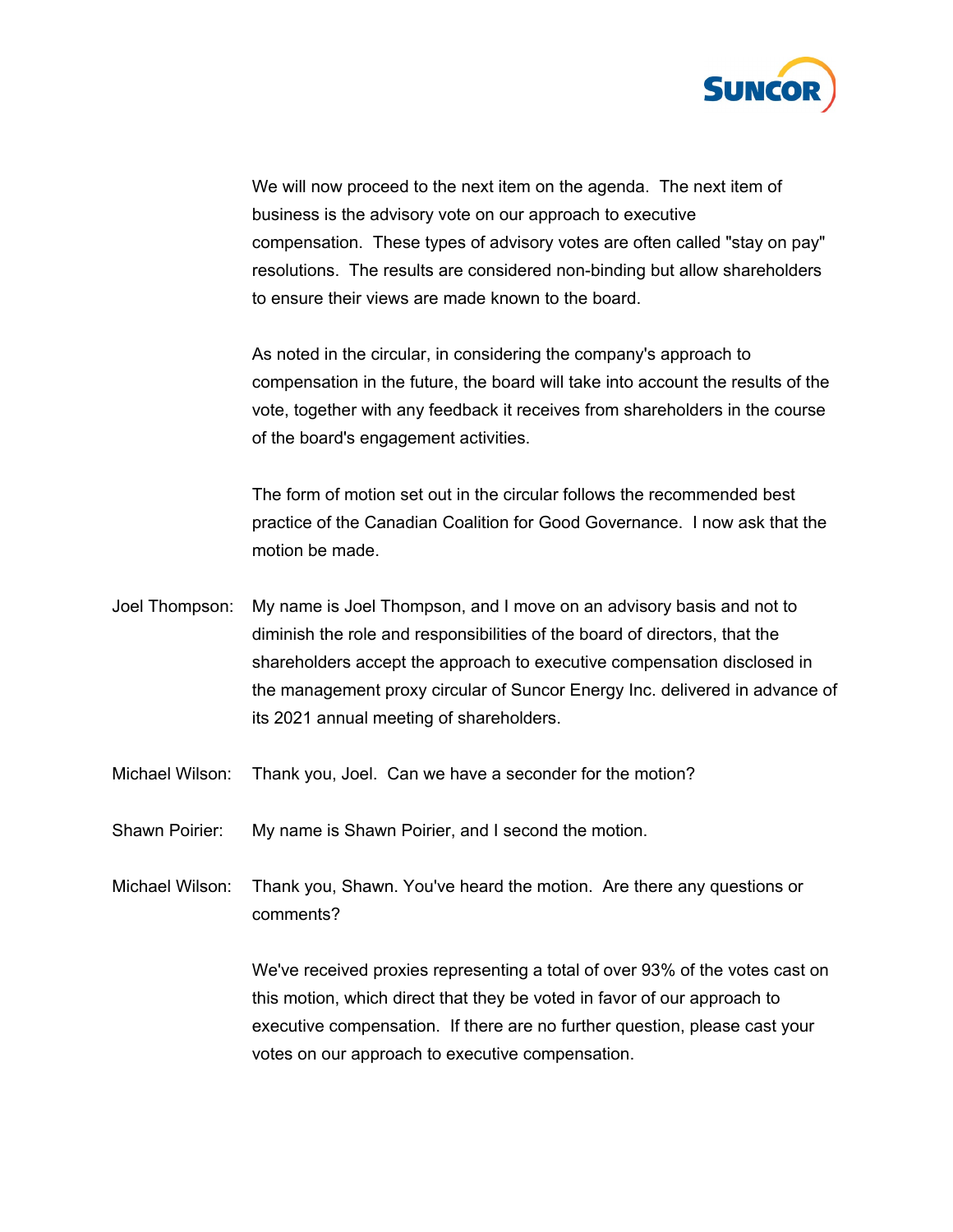

For those of you who have not voted on all the resolutions, please do so now as we will shortly close the poll. It is currently 12 minutes before 11:00. I'll close the polls on all resolutions in another minute, to allow votes to be cast.

The polls are now closed. We'll move on to other business while the results are being calculated.

I'd like to turn the meeting over to Mark Little, Suncor's President, Chief Executive Officer, and Alister Cowan, Suncor's Chief Financial Officer.

Mark Little: Thanks, Mike, and good morning everybody. Before I get into my remarks, I just wanted to pick up on the comments Mike made about Mel Benson.

> Mel has actually had a significant impact on me professionally and personally. And Mel and I actually go back over three decades to the start of my career in the energy industry at Imperial Oil. Mel has always been a huge champion and a mentor and support. It's been a great privilege to have had him as an adviser and a guide, especially in relation to Indigenous engagement in the energy industry, an area of particular passion for me.

And as Mike mentioned, when Mel, a member of the Beaver Lake Cree Nation, joined Suncor's board in 2000, he was the first and only Indigenous board member for a TSX listed company. Mel, with my deepest gratitude, thank you for your leadership and for your 21 years of service on Suncor's board, and for your patience and thoughtful advice and guidance to me throughout my career. I know many others in the industry and in our country feel the same way.

Kinanâskomitin, hai hai, and merci, my friend.

Well, here we are at our second virtual annual meeting, a reflection that working remotely and as safely as possible in person has been and continues to be the reality. I hope everyone has been safe and well, and I'll take a moment to recognize the dedicated health care personnel and essential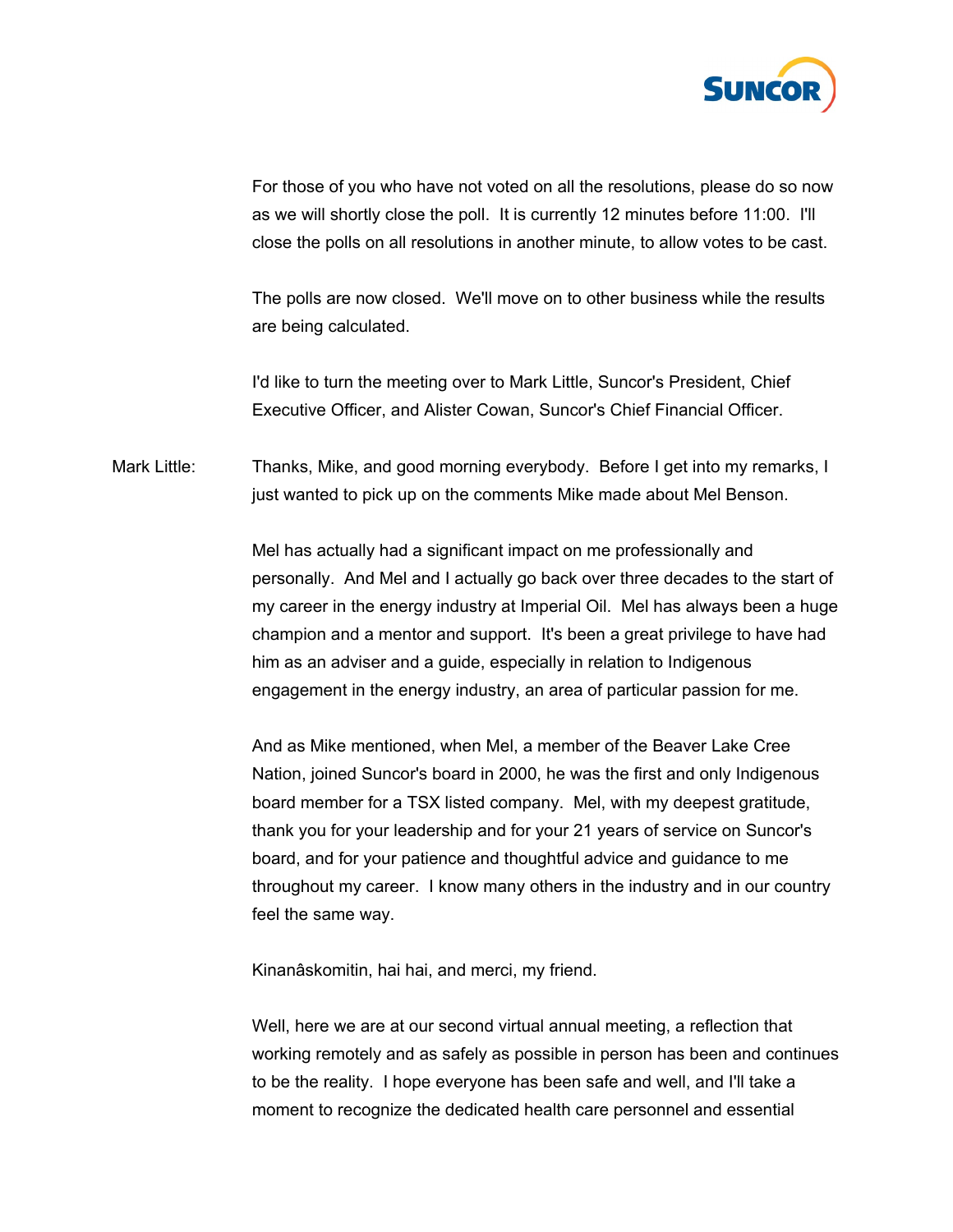

workers across all industries, including the great people in the energy industry. All of these folks are doing an amazing job to help us stay healthy and safe, making sure we have the energy our society relies on, so that our communities can have access to the vital goods and services we've needed to keep moving forward.

A lot has changed since I made my remarks last year, including another wave of COVID infections that is proving to have a much larger impact across the globe and in our communities. Economies like the U.K. and the U.S. show the positive effect of vaccines, which were developed and approved in record time, providing some light at the end of the tunnel. Their rollout will lead to helping economies recover and corresponding increase in demand for energy. We are already seeing some of these benefits.

To set the agenda for my remarks today, I'll highlight Suncor's focus and actions in 2020. Alister will speak to the financial performance of the company and then I will conclude with our view of the path forward.

Looking back on the year that was, what's clear is that at times, it's been times of adversity for Suncor, and yet we've risen to meet the challenge. And in fact, the flexibility of our integrated business model and the steps we took to preserve the financial health of the company set the foundation for us to emerge stronger. Our anchor throughout the turbulent waters of 2020 was and continues to be Suncor's purpose - to provide trusted energy that enhances people's lives while caring for each other and the earth.

Our ability to provide trusted energy that enhances people's lives hinges on strong operational performance. While we've had our challenges, we've made and are continuing to make some changes to address them. And we're starting to see the results, exiting the year with strong operational momentum, which continued into the first quarter.

Within the last 12 months, we increased the nameplate capacity at Firebag and our Edmonton refinery. We commissioned the interconnecting pipeline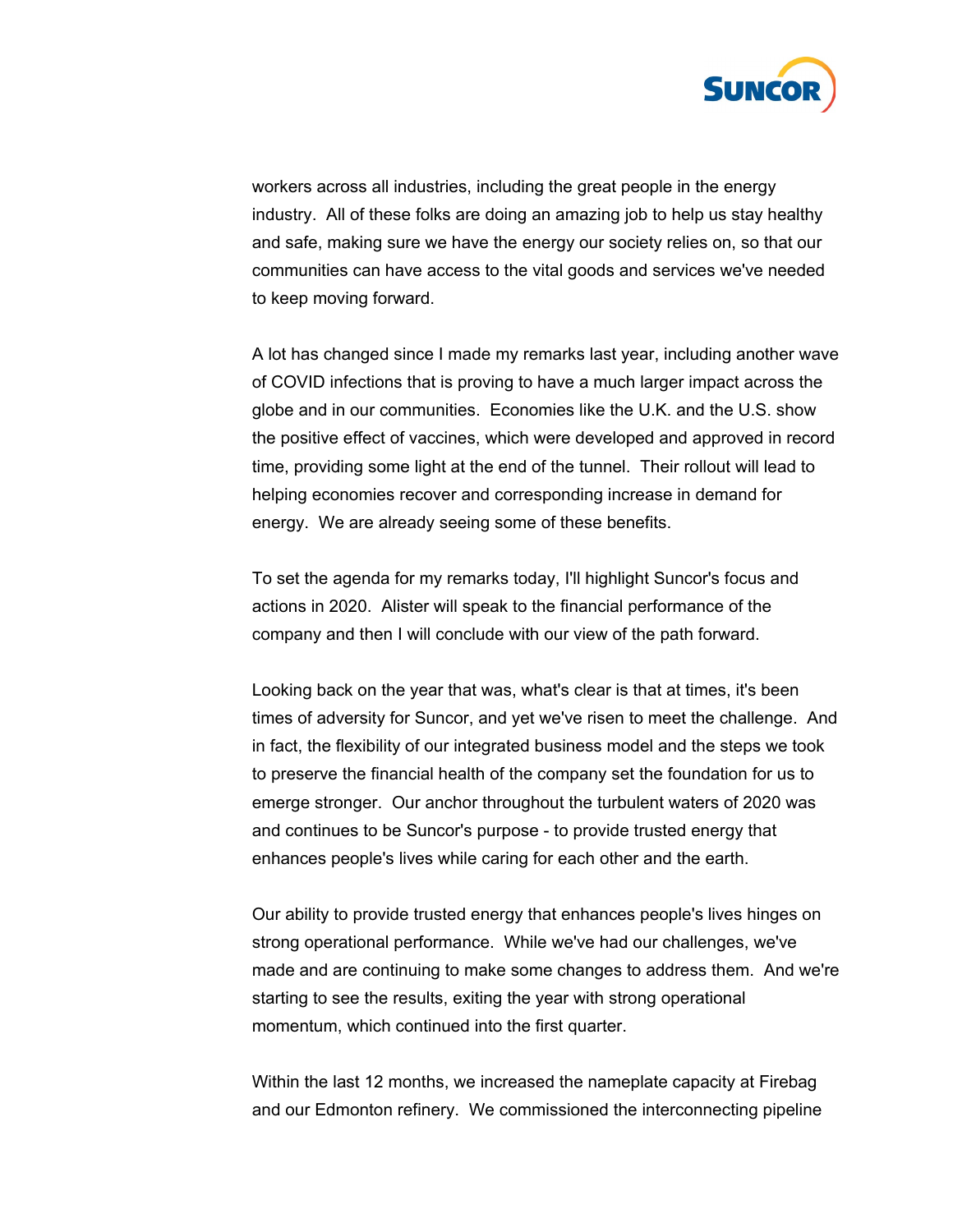

between Syncrude and Suncor. And we completed the expansion at our Burrard Products Terminal. These investments have provided improved reliability, enhanced production, and created additional operational flexibility so that we can maximize the value of every barrel that's produced.

We're seeing the results now in our performance. In the last six months, upgrader utilization was the highest in Suncor and Syncrude's history. Our refinery utilization has significantly outperformed the North American average. Firebag has set all-time production record in the first quarter of 2021.

Our downstream business continues to perform strongly, particularly in comparison to other Canadian and North American refiners. In 2020, our Canadian refinery utilization was 91%, 15% higher than the Canadian average, demonstrating the benefit of our physically integrated model with the upstream and our wholesale and retail refined product business.

Through it all we've stayed true to our purpose of caring for each other and the earth as we navigated some of the most pressing global health, social and environmental issues of our time like COVID-19, racism, and climate change.

Caring for each other took on additional meaning in the face of the pandemic as we implemented new protocols and practices to care for our physical and mental health and keep our integrated operations running. Our work on this front continues to evolve and is being challenged by the third wave, which we continue to manage by adding layers of protection to keep people safe and adjusting our work plans.

For example, we are running a rapid testing program for essential workers across many of our facilities. These tests can detect COVID-19 in asymptomatic individuals in a matter of minutes. This means we can quickly identify at-risk cases and isolate these individuals from the rest of the workforce. This not only supports safer operations by reducing the risk of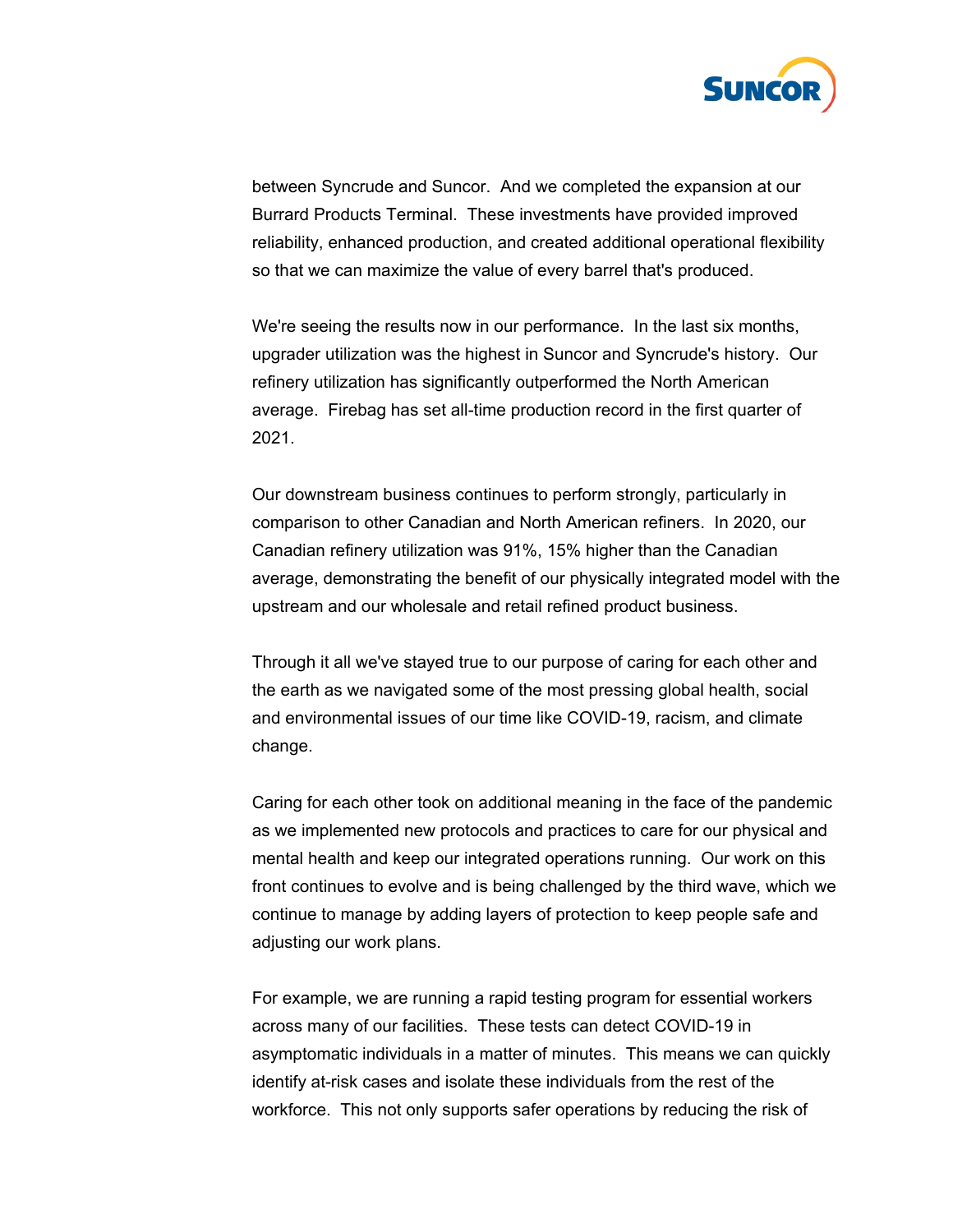

further COVID-19 spread, but it also takes some of the load off the health authorities as we perform these tests directly with our own workforce.

We've also extended this rapid testing support to communities like Fort McKay First Nation, so that they can do the same. And in fact, there's now a playbook that outlines how an organization, regardless of size or industry, can set up their own rapid testing program, which we're almost certain to need in the journey forward.

This program and playbook are a direct result of our collaboration with over a dozen Canadian companies with large workforces through the Creative Destruction Lab Rapid Screening Consortium. It's a shining example of how multisector collaborations, including governments, can work together on public interest objectives to develop a cost-effective solution for keeping people safe and reopening the economy.

In 2020 we also lived our purpose to care for each other through the launch of the Petro-Canada CareMakers Foundation, bringing awareness and support to the more than 8 million family caregivers in Canada from coast to coast.

Within Suncor, we're working to build an inclusive and respectful workplace. Events in 2020 cast greater light on racial injustice and inequity issues and the need for social change. We've worked with thousands of our employees to talk through these issues and we've made progress on our commitment to inclusion and diversity throughout our organization. By supporting the launch of employee-led inclusion networks, enhancing our education programs to address unconscious bias, and implementing more inclusive parental leave policies, we know there's more work to do and we're committed to listen and better understand and to learn and support.

Caring for the earth means we continue our two-pronged approach of investing in sustainability projects that reduce the environmental footprint and improve the energy efficiency of our operations, while advancing low-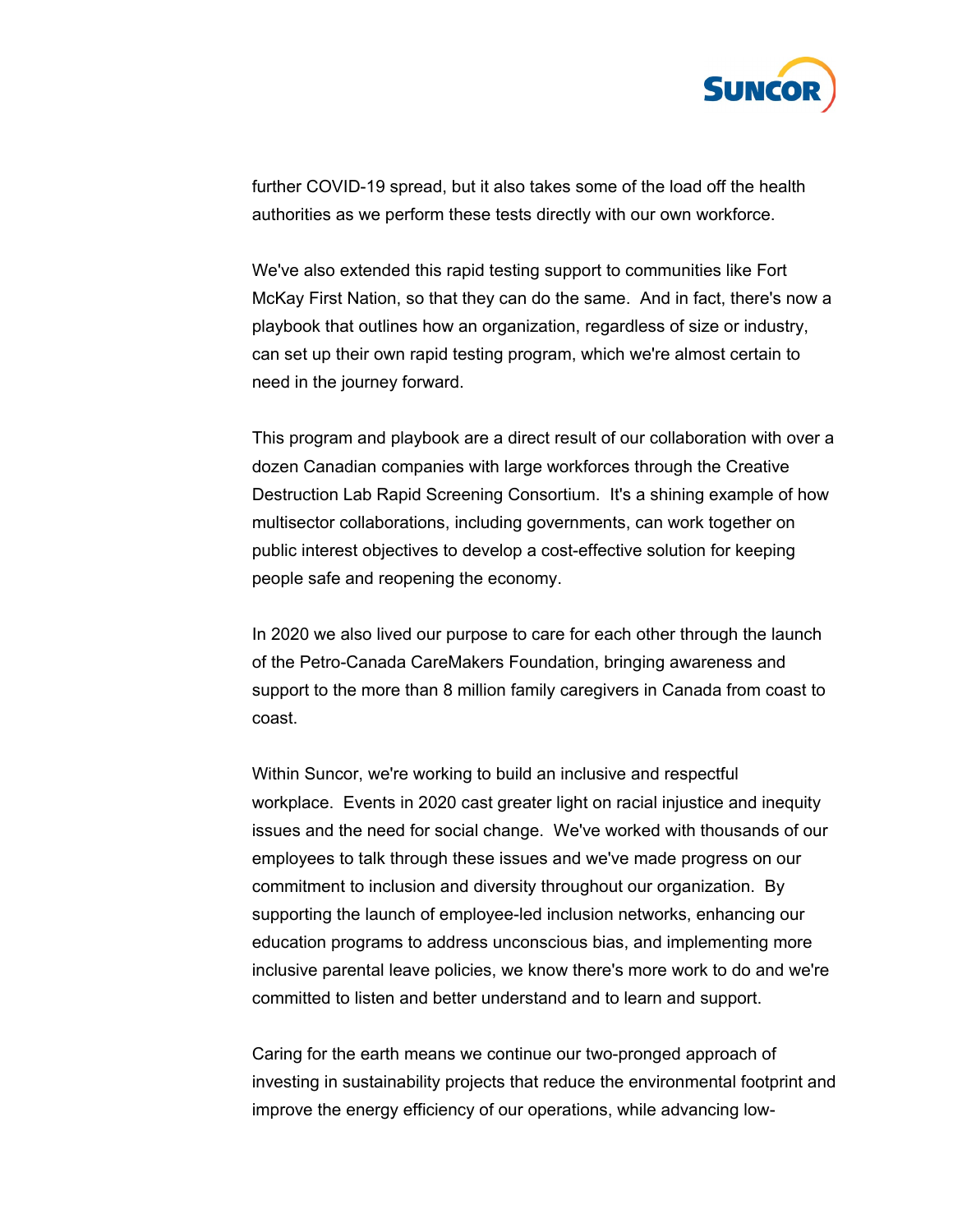

emission solutions aligned with our core business. This includes the restart of our cogeneration project at Oil Sands Base and our Forty Mile wind project, helping to produce sustainable aviation fuel through our investment in LanzaJet, turning household garbage and waste into fuel through our partnership with Enerkem, and our recently announced investment in Svante, a Canadian carbon capture company.

If we're going to change the climate trajectory of the globe, it's critical that we work together, within our industry, across sectors and governments, and invest in technologies like carbon capture utilization and storage. This is a tremendous opportunity for Canadians.

What's also clear is that our climate commitments, further innovations, and energy expansion investments will depend on a strong base business to support them. And with that, I'll turn the call over to Alister to speak to the financial performance of the company.

Alister Cowan: Thanks, Mark. The challenge of 2020 demonstrated the importance of financial resiliency, ensuring that we have a low cost structure, a strong and healthy balance sheet, and access to liquidity. We took some hard actions last year to respond to what I would characterize as a double black swan event. Never in our history had we faced the severe downturn on both sides of our business, upstream and downstream, at the same time. Normally, one mitigates issues on the other and reduces volatility.

> Through much of 2020 we were focused on addressing our operational performance, managing the impacts of lower demand by leveraging our integrated model, and remaining true to our plan to concentrate on value over volume. Our focus on cost reduction opportunities, lowering our capital spend, and increasing our access to liquidity were key levers for us to respond to the economic downturn, to become strong and agile and preserve our financial strength.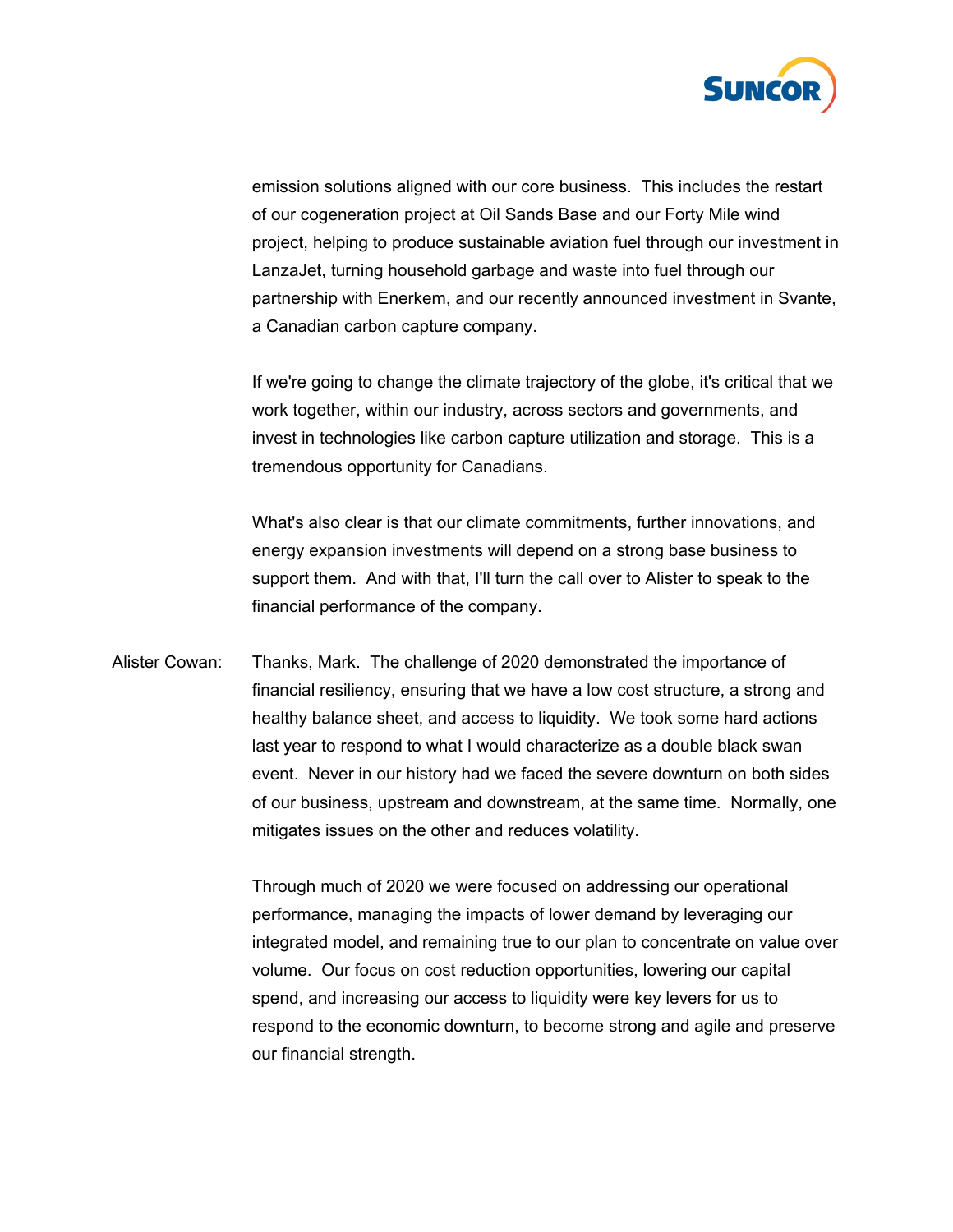

We reduced operating costs by \$1.3 billion or 12%, exceeding our target of 10% reduction, and lowered our total planned capital expenditures by \$1.9 billion or 33%. Our 2020 capital spend concentrated on sustaining capital and continuing with a limited number of low-capital, high-value projects such as the interconnecting pipeline between Suncor Base Plant and Syncrude, the deployment of autonomous haul trucks at Fort Hills, and improving the underlying systems and processes of the company to drive further capital and operating cost reductions as we move forward.

In addition to these steps, we made the difficult decision to suspend the share buyback and reduce the dividend. Management and the board know the importance of returning cash to shareholders and our commitment to create and return value to shareholders does remain.

In the face of two simultaneous events of unknown length and impact, we took proactive and prudent steps to maintain the financial strength and health of the company. With the benefit of hindsight, some may say we were too aggressive. However, I do recall talking to you this time last year with no one knowing how long and deep the impacts of the COVID-19 pandemic would be. The impressive speed of development and rollout of vaccines has been unprecedented, and as a result, economies and commodity prices have rebounded sharply, although some countries still have significant issues and recovery ahead.

As Mark mentioned, we exited 2020 with strong operational momentum, and this performance, combined with incremental free funds flow benefits from our strategic investments means we're generating enough cash flow to make significant progress towards our debt reduction and share buyback targets. And in fact, in the first quarter of 2021, we reduced our debt by \$1.1 billion, and year to date we purchased over 500,000 common shares, more than 1.3% of the shares outstanding.

In 2020 our upstream production totaled 695,000 barrels of oil equivalent per day. This production included 466,000 barrels per day of high-value synthetic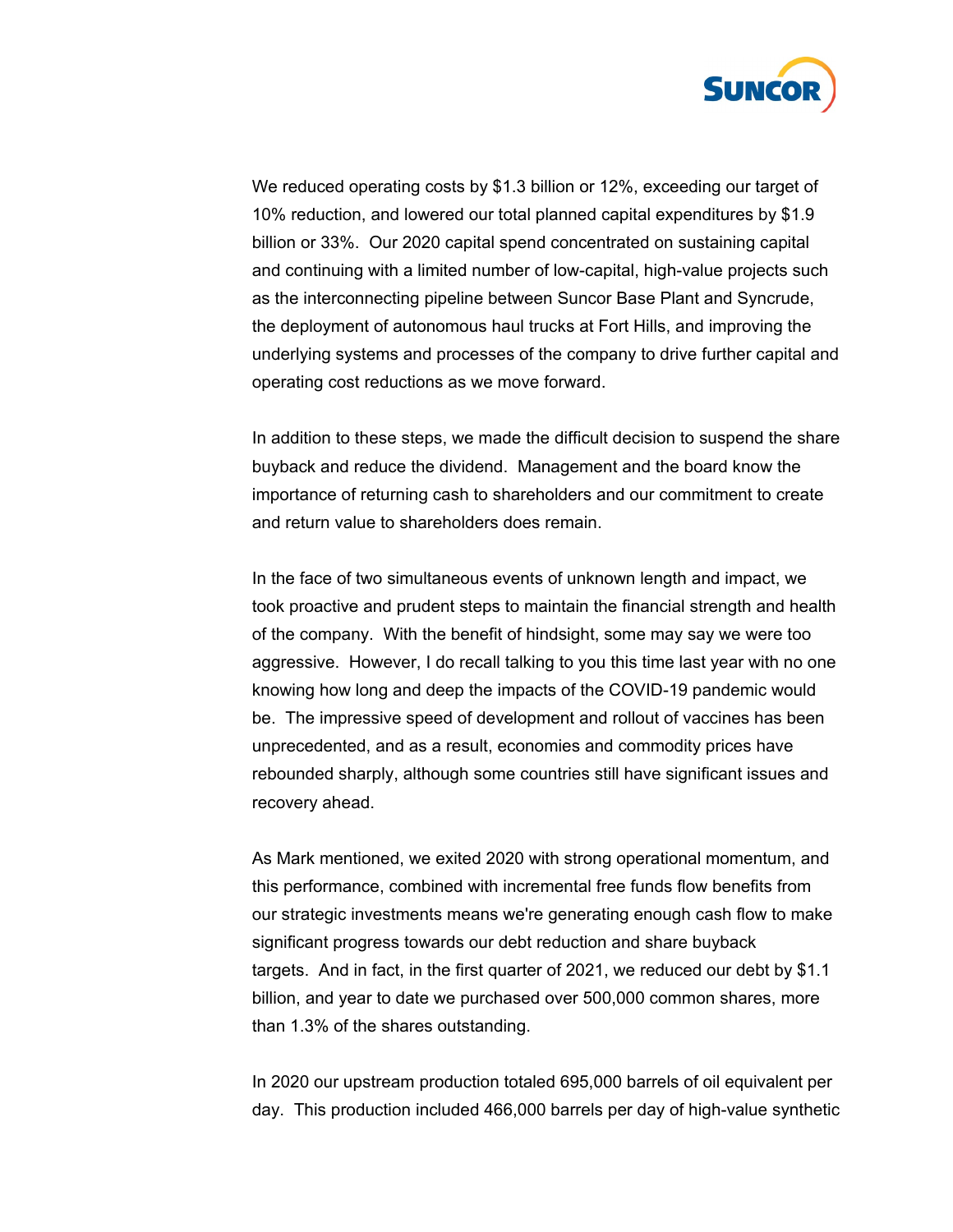

crude oil, 102,000 barrels a day of Brent priced offshore crude, and 127,000 barrels per day of bitumen.

Our upgraders ran at a combined utilization of 85% and our refinery utilization was 91%. As Mark said, our refineries significantly outperformed their North American peers.

Our integrated model, broad asset base, strong marketing expertise on midstream logistics assets and capabilities, combined with our financial and capital allocation discipline, enabled Suncor to be more agile than many others in the industry and confirms our competitive advantage. We're wellpositioned for the future to create significant value for shareholders and increase shareholder cash return. I'd encourage you to listen to our Investor Day session on May the 26th for more details.

With that, I'll turn the call back to Mark.

Mark Little: Great. Thanks, Alister. Alister highlighted the actions we've taken to maintain the financial strength of the company. Moving forward, we'll continue to strengthen the company as we focus on three key elements.

> The first is to execute our near-term plans through operational excellence, which includes an unwavering commitment to operate in a safe, reliable, costeffective, and environmentally responsible manner.

> Integrating Syncrude, which is expected to generate annual synergies for the joint venture owners of approximately \$300 million will be a big part of this story. The second is executing our plan to deliver the \$2 billion of free funds flow growth, which includes strategic initiatives that help us increase revenue and margin while driving down costs.

For example, accelerating our digital technology adoption through initiatives like robotic process automation or remote monitoring makes us more effective, efficient and reliable, which in turn keeps us safer, improves cash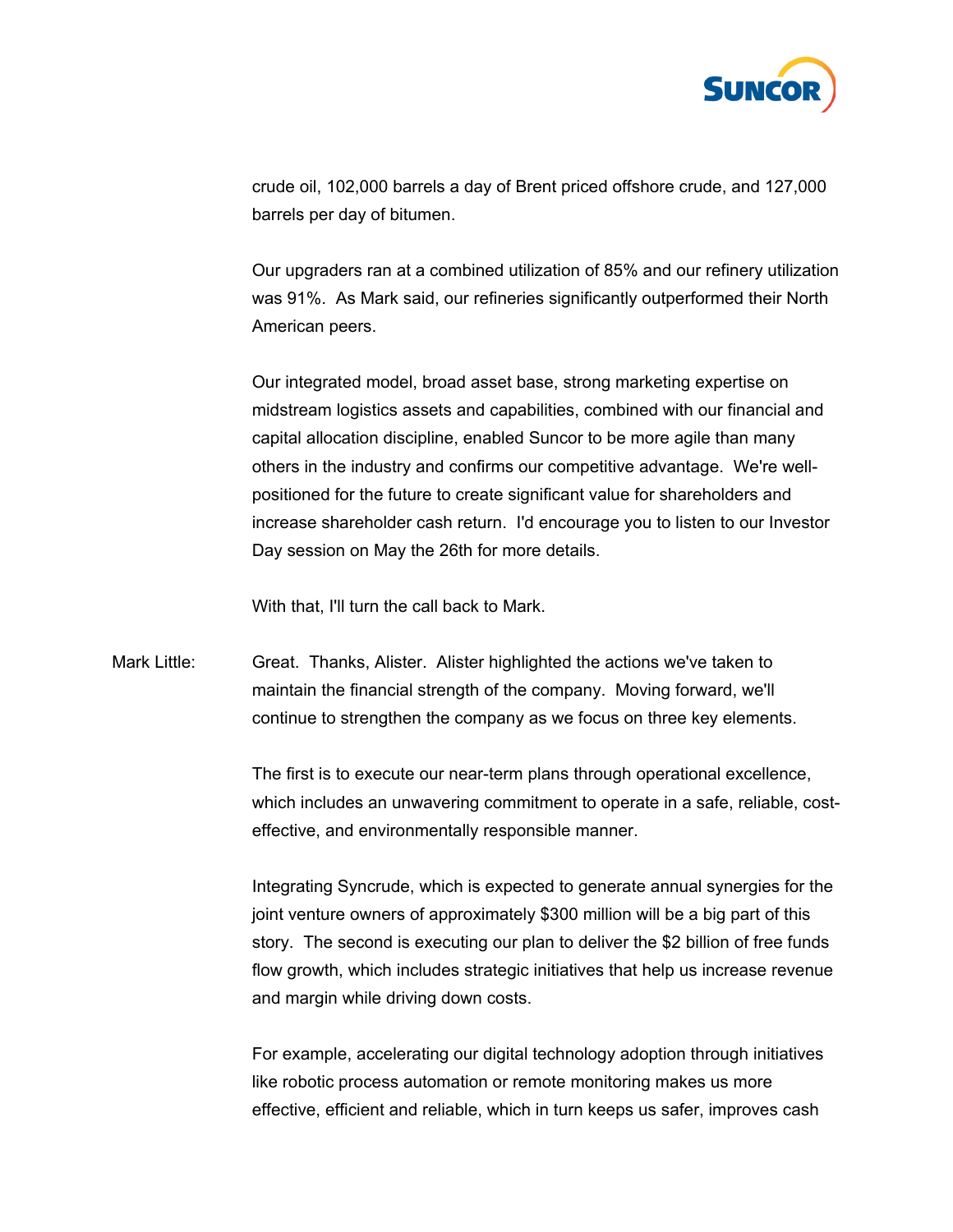

generation, reduces our environmental footprint, and helps us stay connected to one another.

And finally, we will continue our deep and longstanding commitment to sustainability as we invest strategically to grow the company. We know that all forms of energy will be needed for the future and that we'll all need to work together to drive broader innovation, engagement, meaningful collaboration, and benefits.

And while we continue to move forward, we need to be mindful that staying focused on our strategy and leveraging our strengths, while delivering on our objective of increasing the cash flow of the company and increasing shareholder returns. We'll do a deep dive later in the month about our path forward and I encourage you to attend our Investor Day on May 26th for more details.

In closing, I would like to thank Suncor shareholders and the board for their ongoing support. I'd also like to acknowledge the Suncor team who have managed the challenges of the past 12 months, both the things we could control and the things we couldn't, with flexibility, creativity, and grit. You're paving the way for us to emerge stronger, and it's been a great privilege to work alongside you.

And with that, I'll turn it back to the chair.

Michael Wilson: Thank you, Mark and Alister. It's now time to complete the business of the meeting. The secretary will now give the results of the voting.

Arlene Strom: We confirm that based on the votes on the received by proxy and tabulated by the scrutineer, all the resolutions have passed. We will file final voting results on CEDAR today, issue a press release with the results, and the final scrutineer's report will be incorporated into the minutes of the meeting.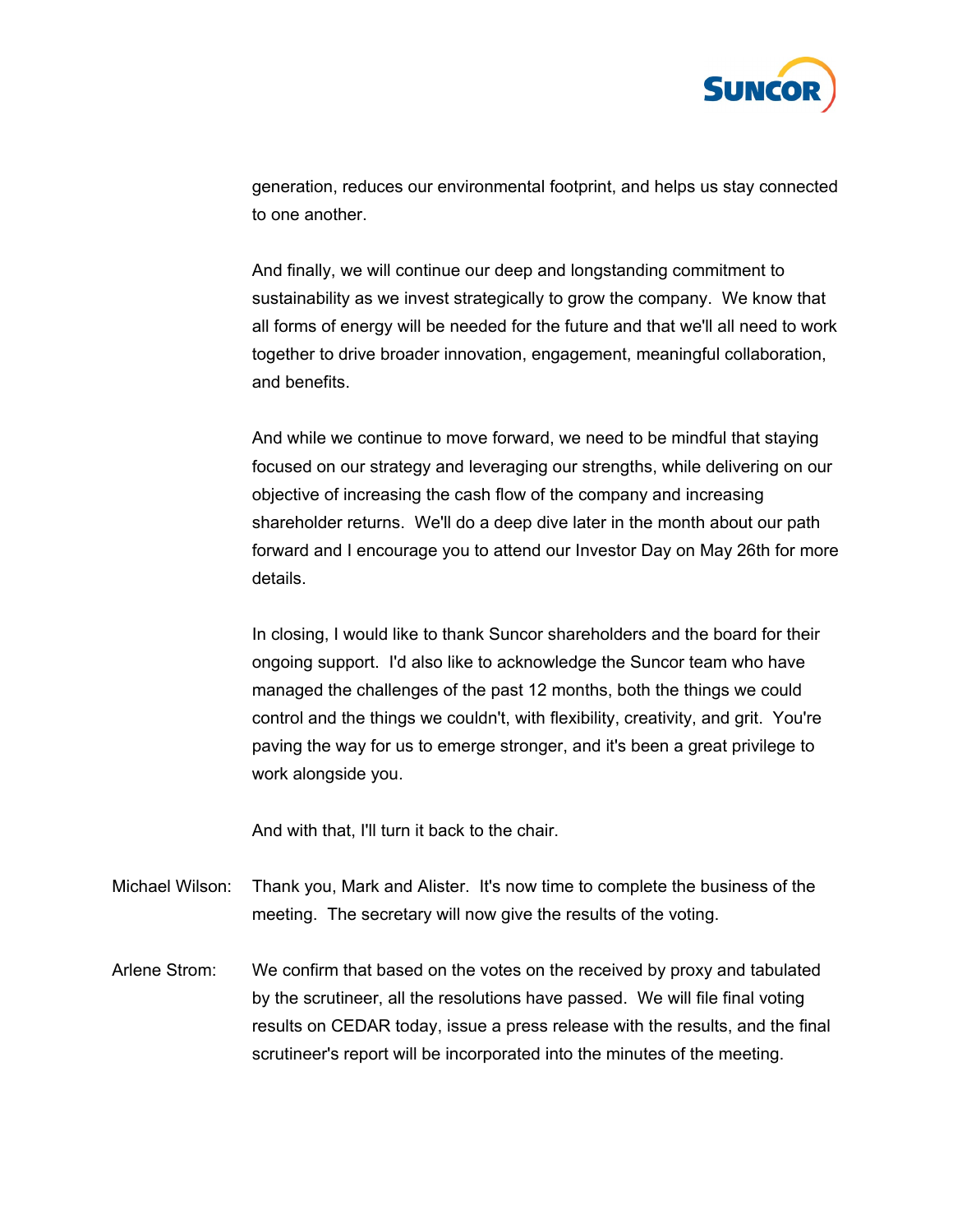

Michael Wilson: Thank you, Arlene. I declare the Board of Directors will consist of 11 nominees named in the circular. I declare that the shareholders have approved the appointment of KPMG as the auditors. I declare that the shareholders have approved the amendment to the Suncor Energy Inc. stock option plan as disclosed in Suncor's management proxy circular. And I also declare that the shareholders have accepted the approach to executive compensation disclosed in Suncor's management proxy circular.

> If there are no other matters to be properly brought before this meeting, I have a motion that the formal part of the meeting be terminated.

Joel Thompson: My name is Joel Thompson and I move that the meeting be terminated.

- Michael Wilson: Thank you, Joel. Can we have a seconder?
- Shawn Poirier: My name is Shawn Poirier, and I second the motion.
- Michael Wilson: Thank you, Shawn. Ladies and gentlemen, I now declare the meeting to be terminated. I'd like now to open the floor with you and respond to your questions. Before we start, I'd like to take a moment to introduce Suncor's executive team. Here in the room at a safe physical distance are President and CEO Mark Little, our Chief Financial Officer Alister Cowan, and Chief Financial - Chief Legal Officer and Corporate Secretary -- he'd like to be financial officer maybe, no -- Arlene Strom.

Listening online are Martha Hall Findlay, our Chief Sustainability Officer; Bruno Francoeur, Chief Transformation Officer; Paul Gardner, Chief People Officer; Mike MacSween, Executive Vice President Upstream; Chris Smith, Executive Vice President Downstream; Joe Vetrone, Senior Vice President Operations Services.

We'll now take questions submitted online. A reminder that only those who have logged in as registered shareholders or proxy holders are able to submit questions. To do so, simply enter the question in the platform tool.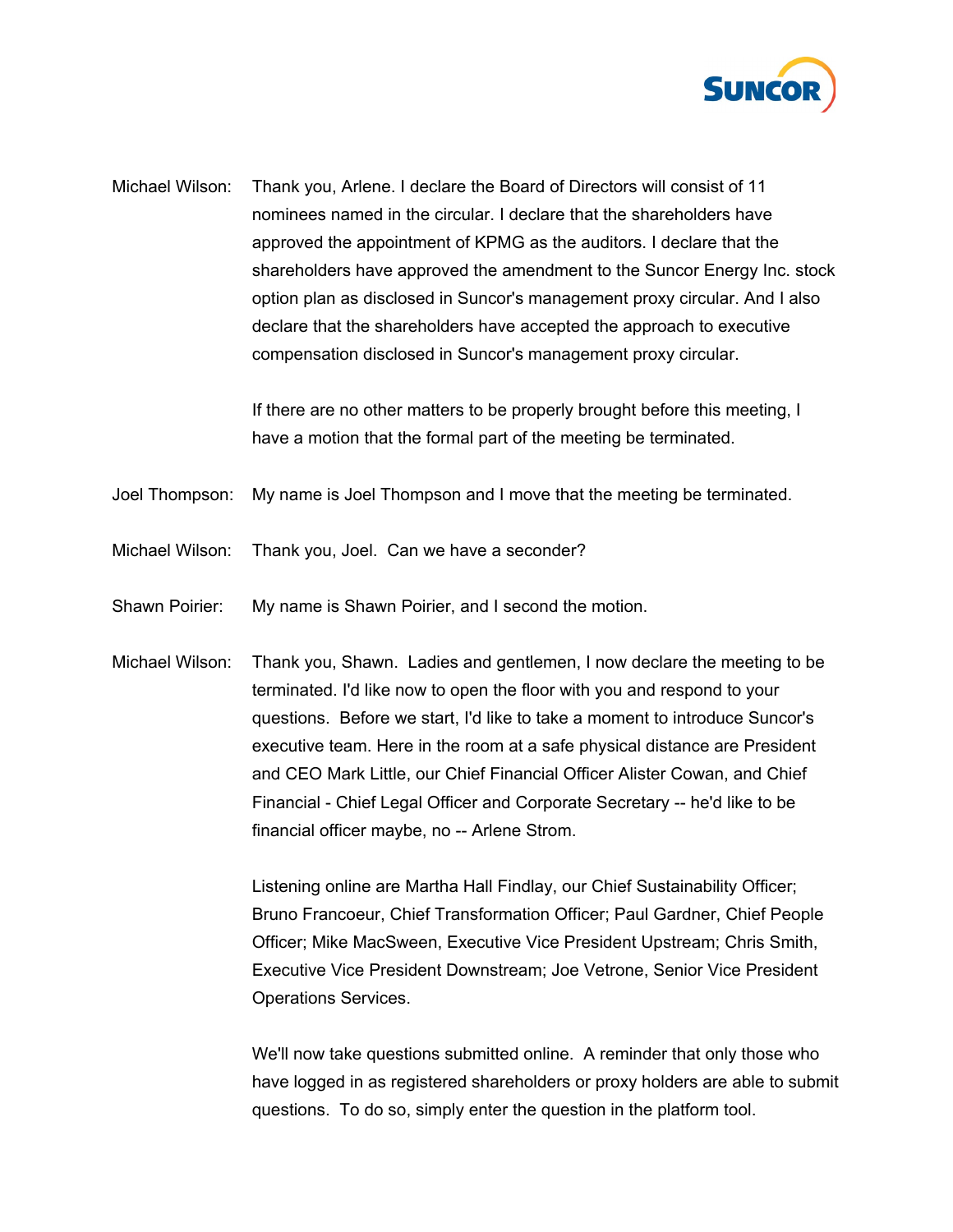

We have a few questions, and I'll start up with the first one, that comes from Jeff Carlson. Mr. Carlson comments that inclusion and diversity targets are virtue-signaling which accomplishes nothing, and questions what is the board and senior management doing to ensure that the best qualified and capable people and only the best qualified and capable people are working for Suncor at all levels across the enterprise?

I'll comment on the board and then I'll turn it over to Mark to talk about the management team. I assure our shareholders that our director onboarding process is very rigorous, evaluating candidates versus our skills matrix, and leads to the best candidates coming on the board. We have five of our 11 directors identified under diversity, four female, and I think of note is, of the four committees that we have, three are chaired by female directors. Mark?

Mark Little: Okay. Well, thank you, Mr. Chair. And this won't be a comprehensive answer but hopefully it'll give you a framework of what we're doing and why we think it's important. And let me start with why it's important.

> Certainly, diversity in my opinion is the path forward for us to continue to deliver positive results and to maximize the value of the company. I'm reminded of the story of the fruit vendor in India who was looking to transport some of his goods, and ended up buying a rickshaw and converting it into a solar vehicle, and ultimately taking a trip of 6000 kilometers in that solar vehicle.

And so, really the point of that is that great ideas can come from anywhere, and that we need to be listening, looking, and seeking out new ideas, new opinions, and new perspectives, for us to be able to maximize value.

Now, there are several things that we're doing within the company, some of which I commented on in the text. But one of the things we've done is we've established an inclusion and diversity council, which helps in advising the company on the barriers and challenges and some of the opportunities that we have to improve in this particular area.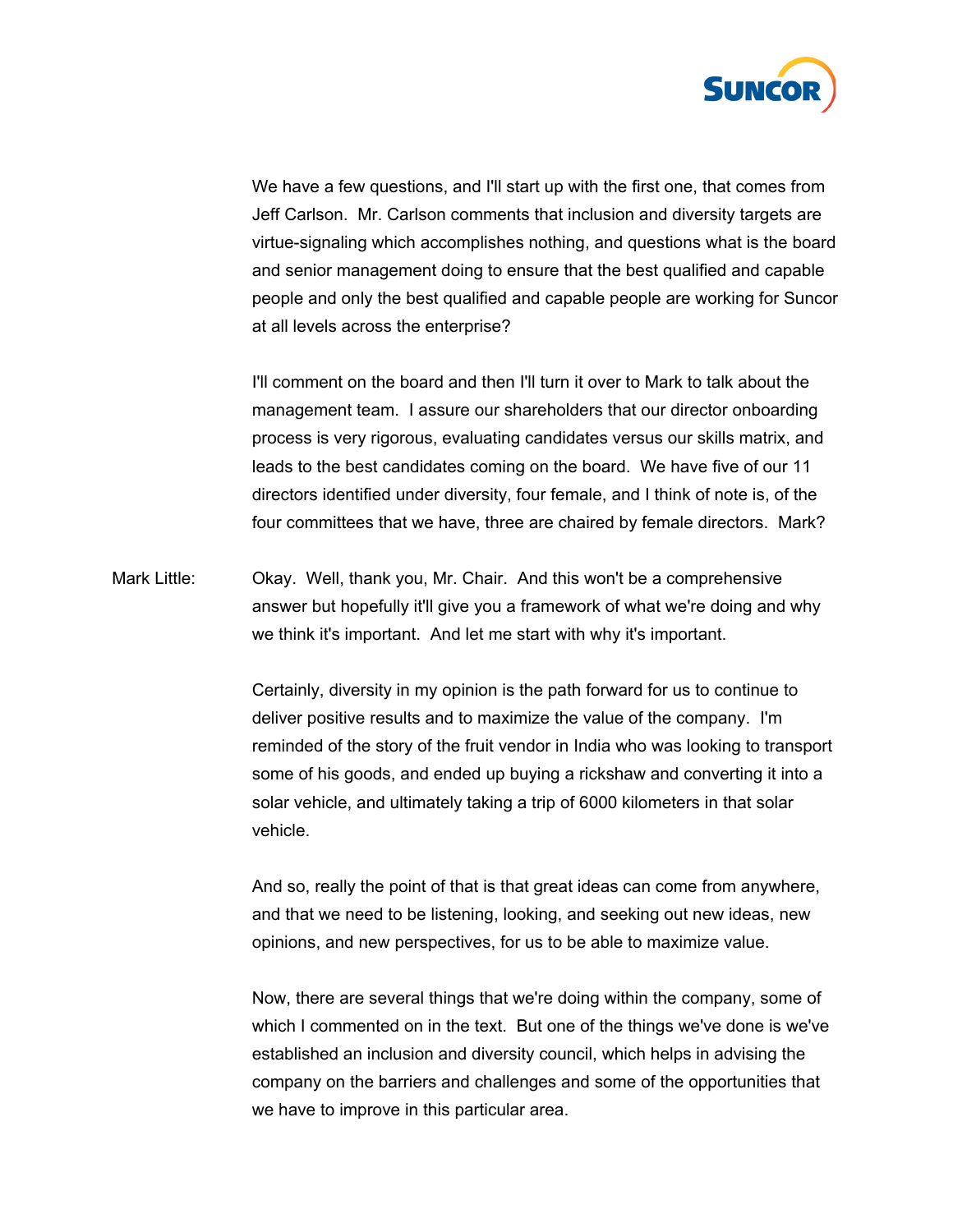

One of the examples of that is some of the changes in policies that have occurred, and the one that I mentioned in my text, was the parental leave policy, which allows individuals independent on their gender, or independent of whether this is a natural child for the couple, or whether they're adopting a child, to be able to take parental leave. This is just a small example of how we're adjusting our policies to be more inclusive and support the people on our journey.

This year, as I talked about as well, is that obviously we've facilitated numerous discussions on things like racism with our employees. In some cases we've literally had thousands of employees attend, primarily focused on race and primarily focused on Black and our Indigenous employees. But this has been a huge change and some of the technology that we've implemented has allowed us to have conversations with thousands of employees together, which we've never been able to do before.

We're also building on networks, as I mentioned in my text, building on networks across the company that are supporting people of different genders, race, sexual orientation, and other dimensions of diversity. And we're also trying to grow within the organization awareness of unconscious bias, where people are learning about some of the unconscious biases that they have that drive them to make decisions. This has helped us on our journey for sure.

Mike talked about the 45% of our board members that are diverse. Right now in the company, we have, as an example, 23% of our employees are female. In our industry, the pool of available talent is actually estimated at 18%. So we're above the natural pool for this industry. We also have 23% of all of our leaders across the organization are female. When you get to our senior leaders, VP and above, the percentage of leaders, senior leaders, that are female is in the mid-30s.

So these are actually big challenges. And what we're finding and focused on, is finding the right talent for the right job independent of all of these other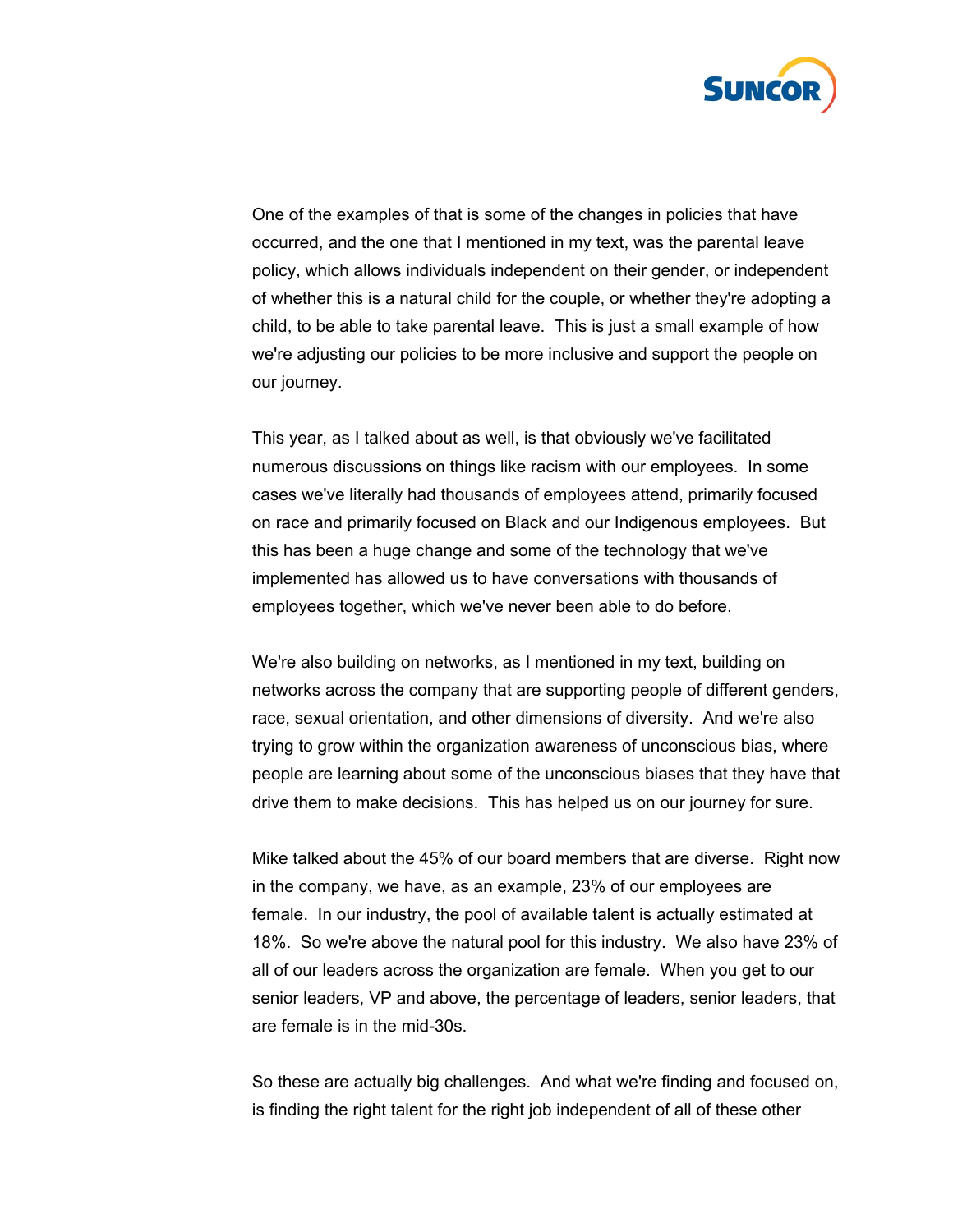

dimensions and working through this. And it's one of the reasons that two of our most complicated operations in the entire company are run by super capable and competent females, because they were the absolute best individuals to lead these organizations. They do bring a different perspective and they have brought a different perspective to the workplace, and, quite frankly, it's been a very positive step forward for the company.

This is not to say that we've arrived at a very inclusive and diverse workplace. We know that we've come a long way, but we still have a long way to go. But we are making progress.

So, in conclusion, at least from my perspective, I think we've made progress and our journey is anything but virtual-signaling.

Michael Wilson: You can tell from Mark's comments that we significantly value diversity.

The second question comes again from Jeff Carlson. The question is, I believe, the use of company earnings to repurchase its own shares, i.e. share buybacks, is a poor use of capital and does not demonstrate a vision of longterm growth for Suncor. At worst, when such purchases are made, the shares may be purchased at overvalued market prices, which therefore destroy shareholder's value.

Page 57 of 2020 annual report shows this massive historical overpayment made by Suncor for its common shares. And for 2021, Suncor says it plans to repurchase between 500 to 1 billion more of company shares. Doesn't it make more sense to deploy this capital in ways that will actually grow the company or to return these earnings directly to shareholders who as shareholders have risked their own money, in the form of higher or special dividends?

With this in mind, my question is, why does the board continue to adopt the policy of repurchasing its own shares?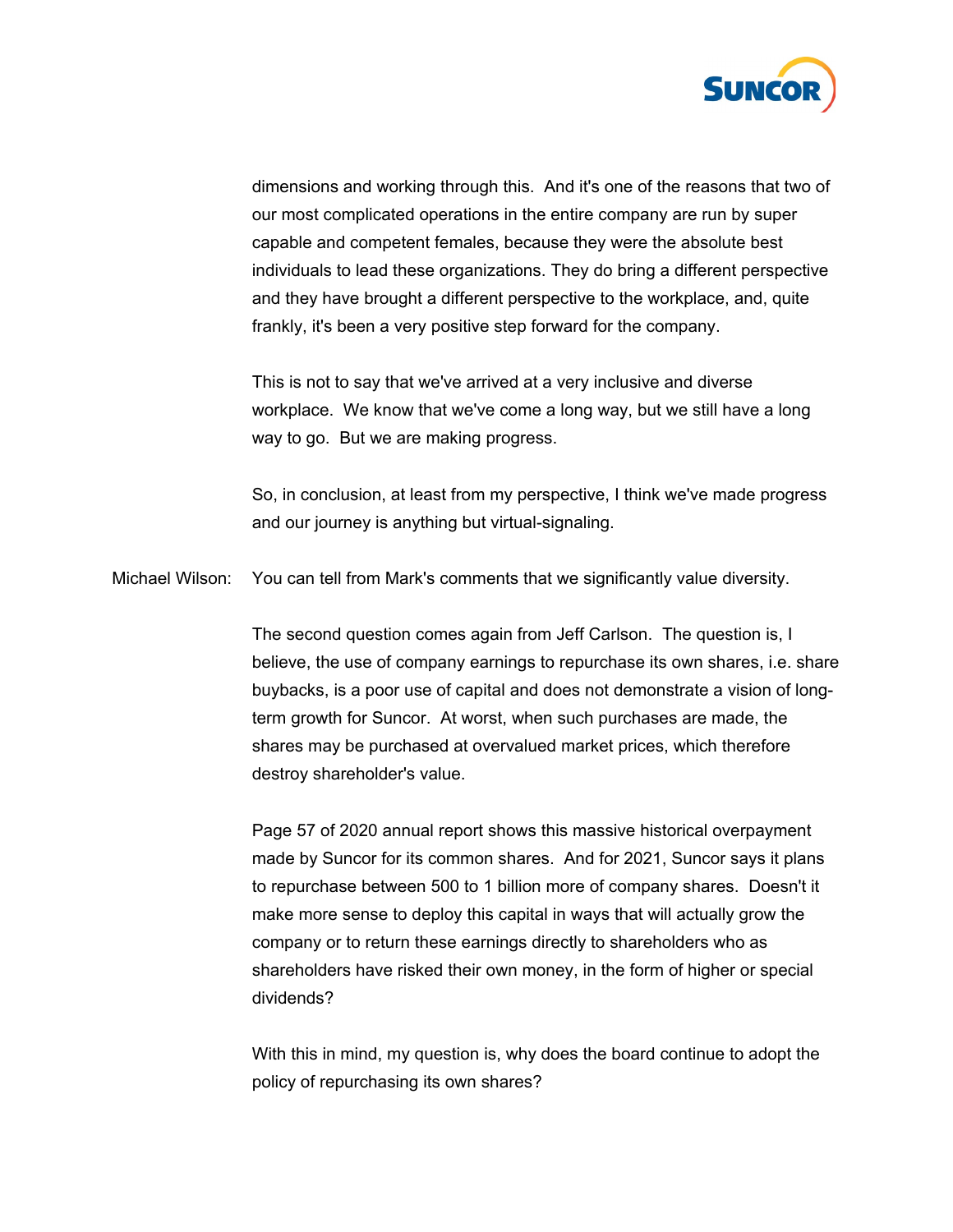

- Mark Little: Mark here. I thought I would actually have our CFO Alister Cowan respond to that question.
- Alister Cowan: Thanks for that. If you look at during 2020, we continued to invest in economic projects to drive a \$2 billion increase in our free funds flow growth through 2025. That's a 20% increase over the 2019 level, which was a significant number of just over \$10 billion. We are beginning to see the benefits of our investment in increased cash flow in 2021. In 2021 we're investing over a billion dollars in continuing to drive this free funds flow growth over the next few years.

But we are also focused on allocating two-thirds of our free funds flow to debt repayment and one-third into the buyback. And the reason for stock buybacks is that we do, as management and the board, believe that these are currently at a significant discount to value.

On our Investor Day on May 26th, we will discuss in more detail our capital allocation going forward, including our funds to increase cash return to shareholders.

- Michael Wilson: Thank you, Alister. Our next question comes from shareholder Roger Smith. Dividends were reduced 55% last year. What are plans for systematically increasing dividends to return to original level? Mark?
- Mark Little: That's actually a great question, Roger. One of the things we're planning to do on our Investor Day on May 26th is to go in to our capital allocation in far more detail than what we have previously, and talk a lot about how we're allocating that to debt, dividends, share buybacks, and investments and such. But at this point in time, we've actually never communicated this, but we are planning to get in and talk about our capital allocation in more detail. So we hope we'll be able to address that at that time to your level of satisfaction. Thank you for the question.